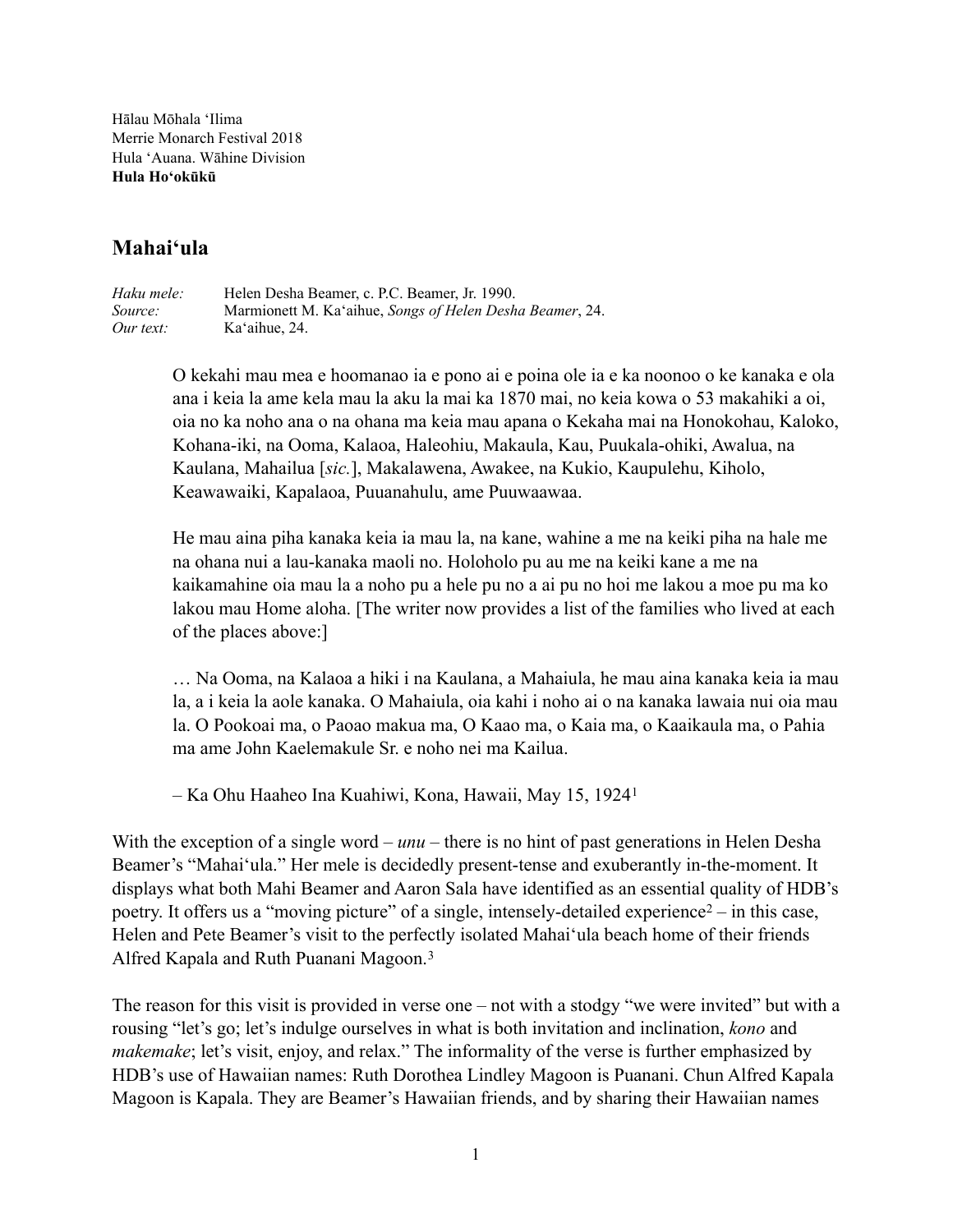with us, she allows Mr. and Mrs. A. K. Magoon of the prominent Magoon family to become our friends as well.

The Beamers' escape from the mundane begins, in verse two, with a boat ride from Kailua town to the otherwise inaccessible Mahaiʻula bay (only 12 miles distant but a world away) over the broad expanse of the famous, quiet seas of Kona. Beamer's diction here and through most of this mele is simple and familiar, even to Hawaiians not entirely fluent in their language; her purpose, as John Charlot has suggested, might be to keep all of her audience engaged in the unfolding story. "Hiki i Kailua" and "Kau i ka moku" are basic ʻōlelo: arrive in Kailua; get in the boat. The the boat is named *Imua* (Forward!); it is HDB's third inoa in two verses and its familiar meaning and Kamehameha resonance ("I mua e nā pōki'i") adds more energy to the song's already energized lyrics and music. The two lines that follow, although a little trickier to parse, are already comfortable in the Hawaiian ear because they are slight variations of familiar sayings and song-lines: "'Au i ke kai loa" is a Pukui-explained ʻōlelo noʻeau and appears, for example, in the song "He Aloha nō ʻo Honolulu" ("ʻAu aku i ke kai loa / ʻOni mai ana ʻo Upolu"). "Kona kai malino" is an even more familiar epithet and appears in a number of Kona compositions including the mele inoa for Kamehameha II "ʻO Kona Kai ʻŌpua i ka Laʻi" and the similarly named "Kona Kai ʻŌpua" by Henry Waiau.

It becomes apparent in verse 3 that the inner bay of Mahaiʻula is too shallow for the *Imua*, so the Beamers are shuttled on a "waʻapā hoe lima" (a skiff; literally, a hand-paddled board canoe) to the waving hands of those who wait on shore. What follows is a familiar scene of "honi aku a honi mai" – of shared breath, of kissing and being kissed – and Beamer's proud reminder that this is how Hawaiians greet each other and express affection: "ke aloha ia a ka Hawaiʻi." It might be too much to expect that shared honi at Mahaiʻula was nose-to-nose, but I have been kissed by several of the Beamer grandchildren, by Aunty Nona in particular, and I can assure anyone who hasn't that the act is anything but perfunctory. I also view HDB's "ke aloha ia a ka Hawaiʻi" as further hinting at the need to escape the everyday; "Mahai'ula" begins as a we'reout-of-here song; this line helps us to understand where we are escaping to: to a place where it's still comfortable to be Hawaiian.

<span id="page-1-2"></span><span id="page-1-1"></span><span id="page-1-0"></span>We are meant to upack this boat-to-shore scene ourselves, to supply a broader context to HDB's sequence of immediate, as-it-happens detail. Because all of her verb and gerund phrases are absent of aspect and tense – *Kū* i ke awa, anchor in the bay; *ani lima* kaʻu *'ike aku*, waving hands are what I see; *kau* i ka waʻapā, board the boat; *pae* i ka ʻaina, arrive on shore; *ka ʻapo ʻana mai,* the embracing; *honi aku a honi mai*, kiss back and forth – and because her details are so compelling, this figuring-out is the most nanea of tasks. We are drawn into her experience; she placesus at her side within the composition.<sup>[4](#page-9-0)</sup> We put on her glasses, see what she sees, and find ourselvespainting-in the rest.<sup>[5](#page-9-1)</sup> What we paint, using the brush of our own memories (as with Aunty Nona's honi in the paragraph above), may not always be what HDB had in mind, but – as Keola Donaghy argues – her ability to draw us in is what anchors us to her songs[.](#page-9-2)<sup>[6](#page-9-2)</sup> It is why they are so clear in our mind's eye and ear.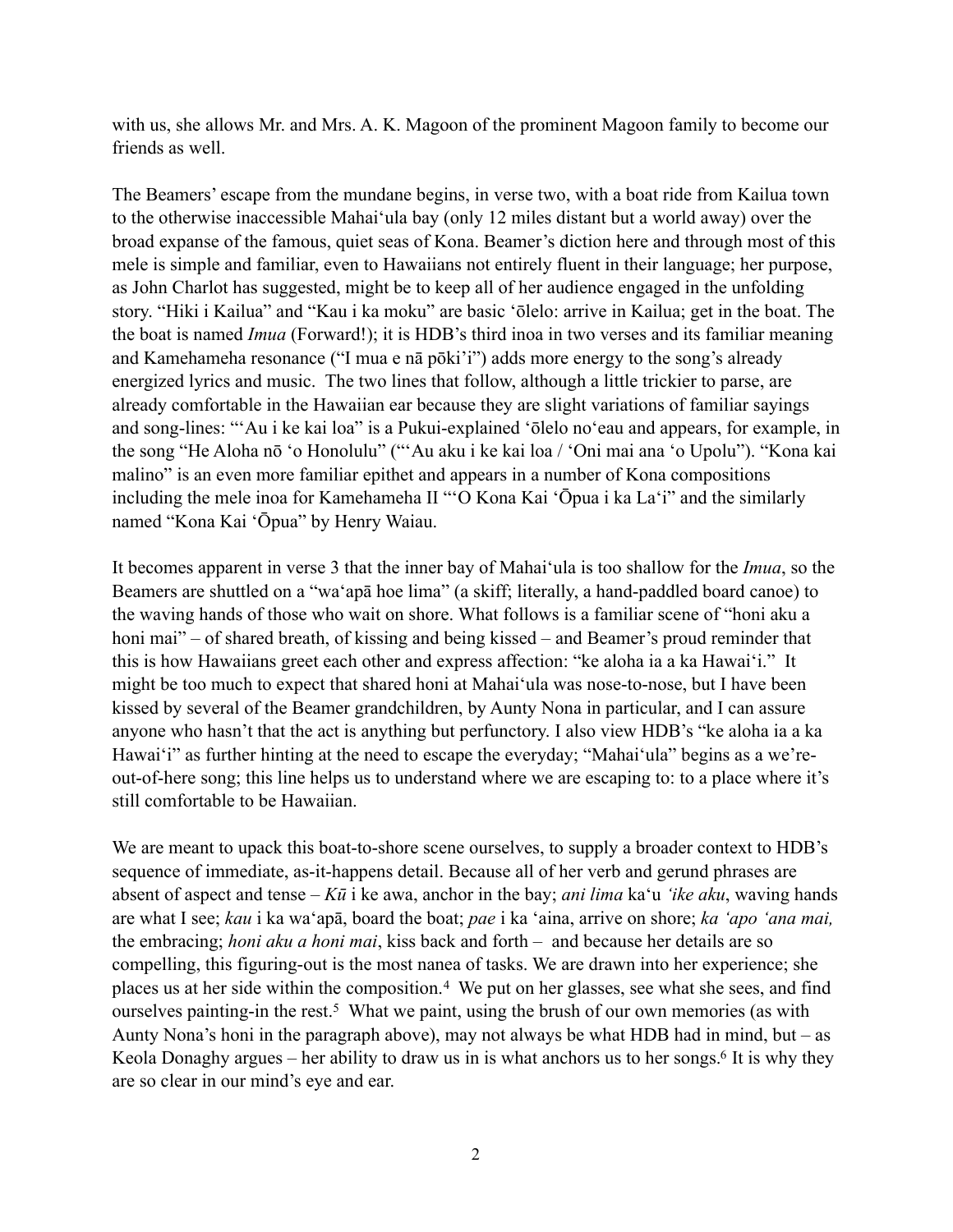Today's Instagram photo posts of Mahaiʻula show a run-down, boarded-up house and outbuildings of the same rusty red color as my Tūtū Man's home in Hōnaunau. Because I have never seen Mahaiʻula in the days of Kapaka and Puanani, the place will always be rusty red in my mind's eye (as Magoon's wa'apā hoe lima will always be the eggshell blue of Tūtū Manʻs three-board fishing canoe). Beamer doesn't give us house color in verse 6; what we get are three *kipa i ka ʻolu*, *hoʻolaʻilaʻi*, and *moani ke 'ala* lines followed by a signature HDB list of particulars. The first three lines –

| Kipa i ka 'olu o ka home | Inviting is the cool comfort of the home |
|--------------------------|------------------------------------------|
| Ho'ola'ila'i me na hoa   | Lighthearted contentment among friends   |
| Moani ke 'ala o nã pua   | Windborne fragrance of the flowers       |

– are more than familiar to us from other, much loved home-and-hospitality songs including Mary Low's "Puʻuwaʻawaʻa," Helen Parker's "ʻOlu o Puʻulani," and Beamer's own "Kinuē." Low's "Puʻuwaʻawaʻa" (composed for the home of Robert Hind) begins with "Kipa i ka ʻolu," Parker's "ʻOlu o Puʻulani" (composed for the Levi home and family) also begins with "Kipa i ka ʻolu" and includes "nā ʻiwa hoʻolaʻi." And Beamer's "Kinuē" (composed for the Arthur Greenwell family) describes the contentment of guests as "hoʻolaʻi nā malihini" and the fragrance of flowers as "moani ke ʻala o nā pua."

John Charlot contends that the similarity of language in these mele is indicative of "the Hawaiian practice of standardizing a vocabulary for different literary forms." The Kalākaua poets, for example, codified a language of beauty, vigor, height, and brilliance to emphasize the pedgree of their aliʻi pua mae ʻole i ka lā. Love songs, too, have their shared vocabulary, as do the "dirges composed by different authors at different times." When new genres were developed – national anthems, school songs, political campaign songs, home and hospitality songs, boat and train songs – "a standard vocabulary was quickly developed for each." Charlot then offers the conclusion that HDB, who "was very knowledgeable in the genres of Hawaiian music and hula," simplifies her vocabulary "and chooses her words appropriately for the Hawaiian genre she is using." Mahi and Gaye Beamer, as Charlot conscientiously notes, take issue with this analysis, insisting that "Beamer did not compose to conscious programs, formulas, or patterns, or make consciousdecisions about language based on the probable audience of her songs."<sup>[7](#page-9-3)</sup> For my part, I would argue that in the genre of what might be called "home hoʻokipa," there is without doubt a common vocabulary of *ʻolu*, *nani*, *manu*, *pua*, *ʻala*, *hoʻohihi*, and *hoʻolaʻi* that comes together most powerfully for me in the closing lines of Beamer's chorus to yet another home and host song, "Lei o Hā'ena": "Ua puīa ka nahele i kō ʻala / Ke pōhai nei nā manu." I would argue that Beamer, whether by conscious design or not, drew regularly on this vocabulary and was, in fact, instrumental in establishing it. If I were to compose a song for home and friend, I would not do so without first immersing myself in the HDB canon.

<span id="page-2-0"></span>What can't be argued with is Charlot's identification of the closing line of this verse – "Oliana, aloalo, pua kalaunu" (oleander, hibiscus, crown flower) – as a favorite literary device of Helen Desha Beamer: the papa helu, the list. Charlot explains it as both traditional and innovative – as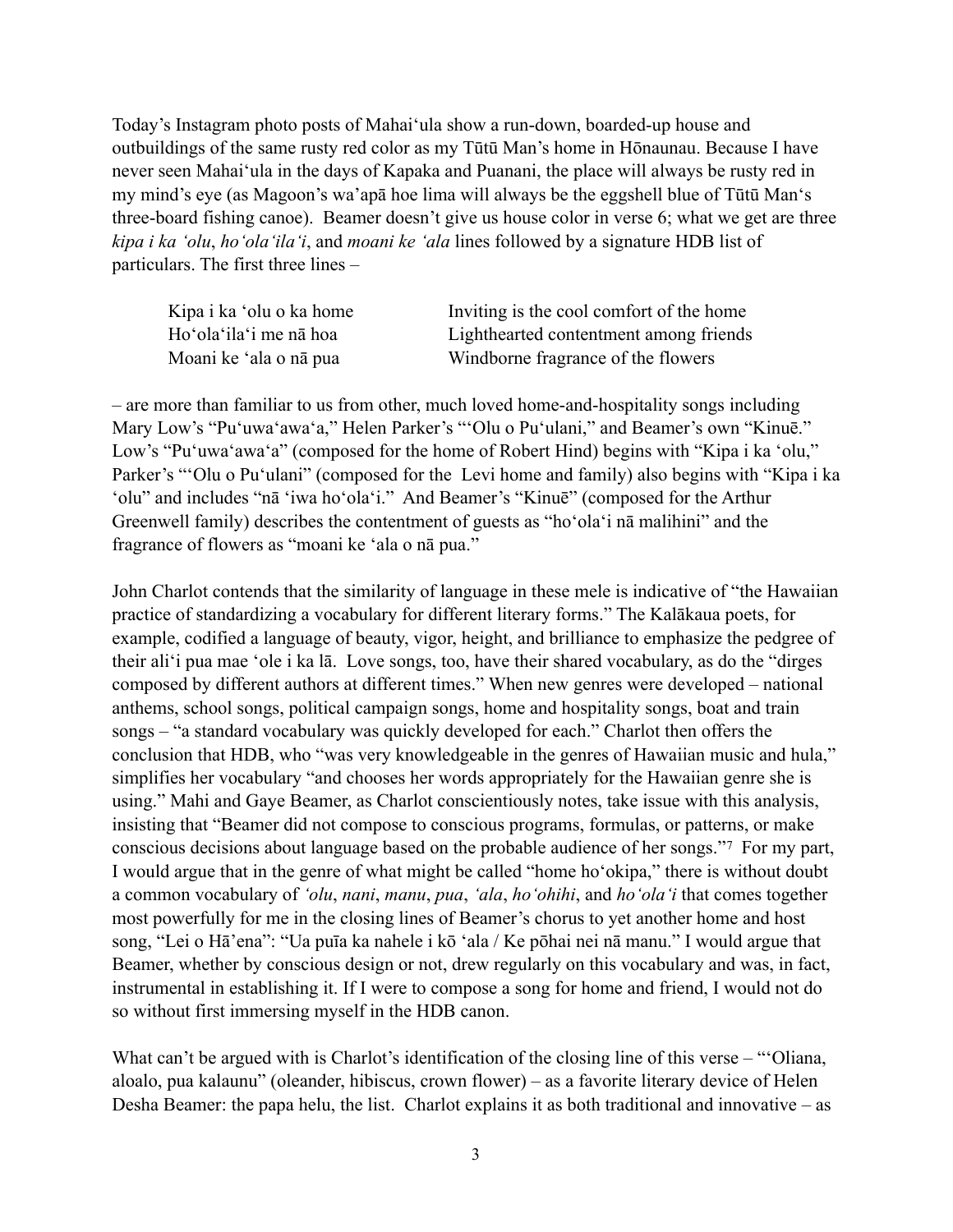<span id="page-3-1"></span><span id="page-3-0"></span>an old way of "displaying the completeness of one's knowledge and of one's picture of [a] place,"<sup>8</sup>and as the careful selection of items that ["](#page-9-5)most people would [still] recognize."<sup>9</sup> Hence the list of mountains in verse six of "Pāniʻau" ("Mauna Kea, Mauna Loa, Hualalai") that is followed in verse seven by a list of familiar beach trees ("'O ke kiawe, ʻo ka milo, ʻo ke kou, ʻo ka hau / Me ka niu haʻa"). Hence the list of verb-progressions, each verb building on the next, in "Keawaiki" ("E kipa, e nanea, e hoʻoluana / E pāʻina"), in "Mahaiʻula" ("E kipa, e luana, e ho'onanea"), and again in "He Makana" ("Lawe 'ia, lei 'ia, pūlama 'ia"). Whether traditional, innovative, or a bit of both, these lists come across to me as fun, as playful memory challenges, and as tongue-twisters precisely matched to their music. In every case, I get the sense of "one is not enough"; here they come, tumbling out of the song; can I sing them, can I get the sequence right, or will I mess up? I'm engaged, I'm drawn in, I'm delighted in a way that overwhelms any "academicattempt to dissect"<sup>[10](#page-9-6)</sup> what I'm hearing. And in my mind's eye, the rusty red house at Mahaʻiula is suddenly wreathed in mae ʻole colors – in the bright pinks, whites, and purples of oleana, aloalo, pua kalaunu.

<span id="page-3-2"></span>*Unu,* the first word of verse 6, jumps out at me like John Kaʻelemakule from the pages of *Ka Hoku o Hawaii*. An unu is an altar, "especially a crude one for fishermen." *Unu* also means to stack, or "place like stones." *Unu* is also a rare variant of *ulu:* to grow, increase; to inspire. In the ancient fishing village days of Mahaiʻula, the shrine to which those lawaiʻa made offerings was named Pōhakuolama:

Many pre-contact archaeological sites are located on or near the [Mahai'ula] shoreline... the most famous is Pohaku o Lama, a stone fish goddess standing in the ocean almost at the water's edge. At certain times of the year, fishermen brought her offerings to ensure their luck at sea. During the months of May, June, and July, the water around the rock occasionally turned red. In former times the Hawaiians believed this meant that the deity was menstruating. Such "red tides," usually caused in Hawai'i by great masses of tiny organisms called dinoflagellates, still occur at Mahaiʻula, generally during the spring months.<sup>[11](#page-9-7)</sup>

<span id="page-3-3"></span>Although I certainly cannot get into the mind of Helen Desha Beamer, I am fascinated by the prospect that she might have known more of the history of Mahaiʻula than her mele – with the exception of *unu* – otherwise indicates. *Unu* is an odd word, an "'Auʻaʻia" word, one unfamiliar to the non-fluent ear, one not found in the home hoʻokipa vocabulary, and – in my hasty survey of Beamer texts – one not used in any of her other compositions. Did she choose *unu* as a nod to the Mahaiʻula fisherman's past that Kaʻelemakule describes as one of great difficulty?

O ke ola e ola ai keia mau kamaaina o keia mau Kaha, oia ka lawaia a loaa ka ia, alaila e panai aku ana keia mau ia maloo me na pai ai mai Maui mai, a mai Waipio me Waimanu mai no hoi, a mai Kohala Akau mai no hoi i kekahi manawa.

He aina pololi no hoi keia o ka noho ana, a me ka hoomanawanui wale e pono ai ka noho ana. I ka manawa maikai ua hoea mai la no kela mau waapa lawe ai, ao he Moku kiakahi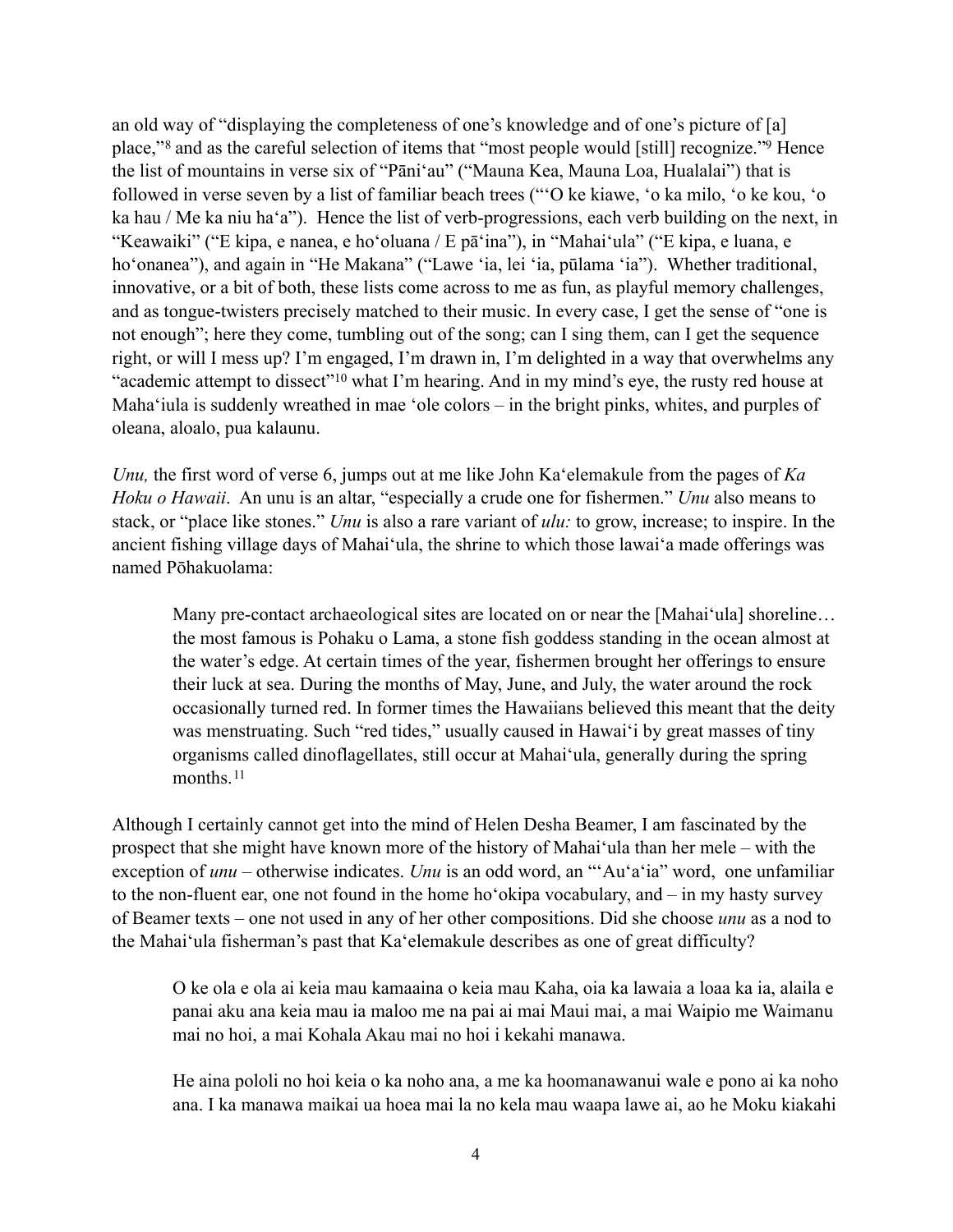no hoi i kekahi manawa, a loaa mai la no na pai-ai, ae panai ia au ana hoi nae na ia maloo, oia hoi ka Aku maloo, ka opelu maloo no hoi, a o na poke ahi no hoi i kaulai maikai ia, ame na ia moana no hoi e loaa ana i ka lawaia ia, oia hoi ka "ulaula" ke opakapaka no hoi, ao ke kahala no hoi ame na ia ano like oia mau ano.

<span id="page-4-2"></span><span id="page-4-1"></span><span id="page-4-0"></span>I ka manawa nae e hoi mai ai ka ino o ka "aina Kaha" nei, a hiki ole mai la na waapa lawe pai ai, a hiki ole no hoi ka poe lawaia o na Kekaha e holo i ka moana, alaila, he manawa pololi maoli no ia o ka noho ana o keia aina.[12](#page-9-8)

*Unu*, as Beamer uses it, stands in stark contrast to the lifestyle described by Kaelemakule. In "Mahaiʻula," the wonderful delicacies of the sea and the intoxicating drinks of Maleka are stacked in abundance as an offering of hospitality at the table of the Beamer hosts. HDB further describes the generosity of the Magoons in language that is a variation of the customary "command"of host to guest to "'ai a mā'ona, inu a kena."<sup>[13](#page-9-9)</sup> And she concludes the verse with "ʻAʻohe mea i koe," a variation of another customary expression of appreciation for unconditional hospitality: ["](#page-10-0)'A'ohe mea koe ma kū'ono – Nothing remains in the corners."<sup>[14](#page-10-0)</sup>

<span id="page-4-3"></span>I detect a subtle undercurrent in "Mahaʻula" that hints at the Hawaiian assimilation of things that belong to the West. I see it here in "wai kau o Maleka," in the list of non indigenous plants in verse 5 (oleander and crown flower in particular), in the hybrid waʻapā of verse 3, and in the Hawaiianization of Alfred and Ruth in verse 1. I hear it as a celebration of "we make it ours": the drinks become part of Hawaiian hospitality, the plants become part of a Hawaiian landscape, theskiff becomes a canoe of boards, the "Punahou" Magoons become Kapaka and Puanani.<sup>[15](#page-10-1)</sup> We do the assimilating; we bring the outside into our world, we are not assimilated by the outside. This seems especially evident in the next verse of the song. Verse 7 is taken up with the sweet voice of a gasoline-powered generator as it hums softly through the evening, bringing word that electricityis now lighting the Mahai'ula home.<sup>[16](#page-10-2)</sup> Where we are usually lulled in mele by the soft sounds of nature, we are here comforted by an assimilated western object whose leo is given that older, elemental status.

<span id="page-4-4"></span>The telephone serves a similar function in Beamer's "Kinuē" ("Hone ana e ka leo o ke kelepona / E kono mai ana iaʻu e kipa aku"), and that same song ascribes to a bouncing jeep the far more soothing qualities of, perhaps, a swaying sea ("Mea ʻole ke alanui kīkeʻekeʻe / I ka holu mālie hoʻi a ka jeep"). "Mahaiʻula" however, is the Beamer composition in which the Hawaiian assimilation of the haole world is most prevalent. It is where her eye and ear most regularly settle, for whatever reason, on things not Hawaiian that have been made Hawaiian through the magic of hoʻokipa.

I see verse 8 as describing the larger shelter of mahina and Hōkūloa under which all of this can safely happen. Twilight falls, evening moon and morning star fill the sky with the light of their love-making. We are embraced in a Hawaiian universe where hoʻoipoipo still happens on a cosmic level and where we are among the children of this union. All is well, and we are still who we were.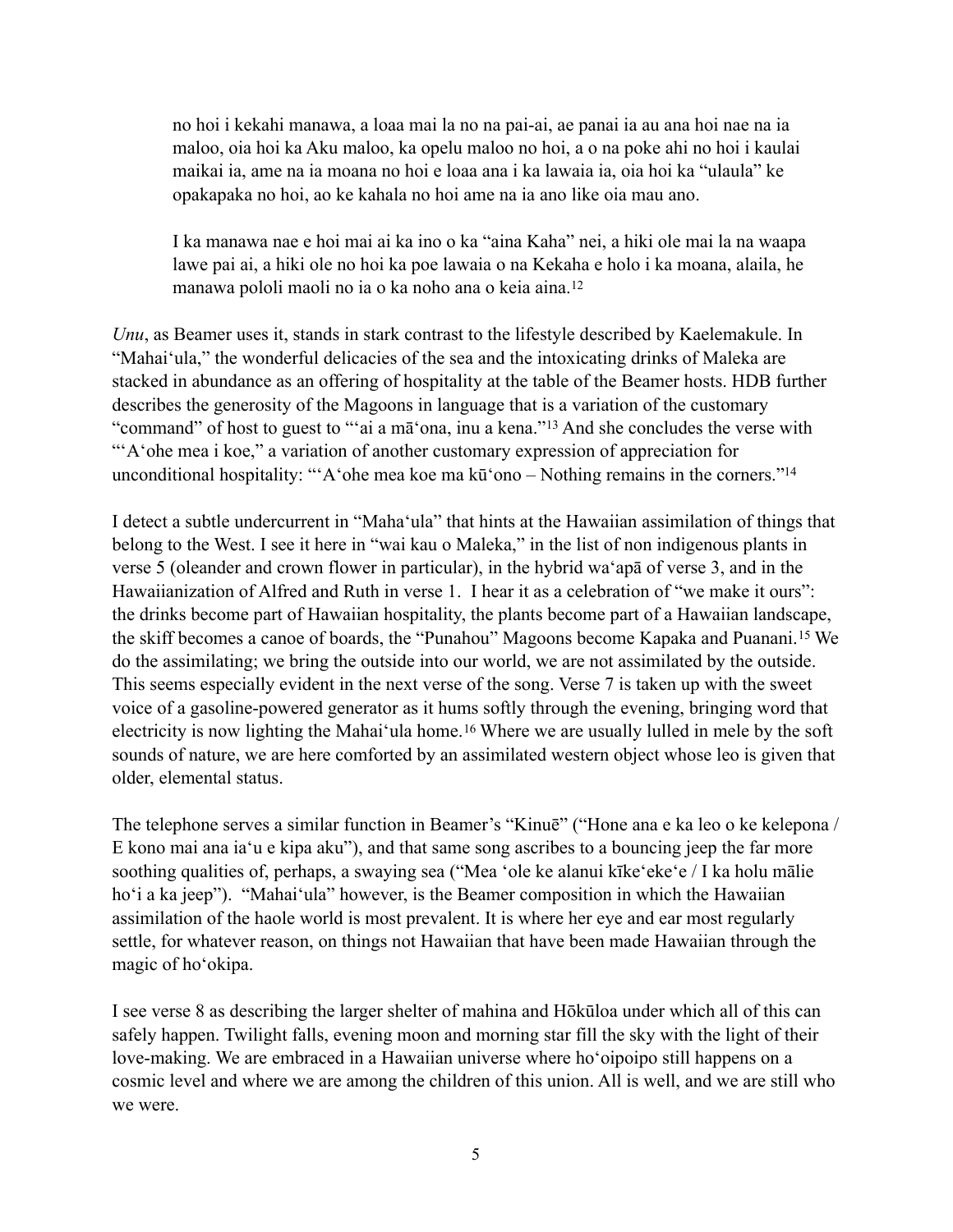John Charlot has discussed at length what he sees as Beamer's reticent view of traditional sexuality: elegant, love-making language is okay in the limited context of a wedding song like ["](#page-10-3)He Makana"<sup>[17](#page-10-3)</sup> but is inappropriate in place-and-person songs because it undermines the dignity of Beamer poetry and hula, conflicts with Christian thinking, and diminishes that which should be regarded a respectable, authentic art form. [18](#page-10-4)

<span id="page-5-1"></span><span id="page-5-0"></span>The traditional Hawaiian view as expressed in the Kumulipo and the theme of Papa and Wakea was that the universe began with the mating of sky and earth and continued as a genealogy through the elements, the plants, the animals, and human beings. The universe is a family tree and the power that drives it is the sexual joining of male and female. For this reason, the universe and its components are beautiful and attractive to each other. This view provided the mental framework of Hawaiian thinking and literature, and Hawaiian culture was permeated by this appreciation of sexuality.

<span id="page-5-2"></span>[One of Beamer's solutions to the Christian view of sexuality as private not cosmic] was to establish a new emphasis among the three elements of place chants and songs: 1) original, personal observations of the actual place, 2) the traditions learned about the place, including earlier perceptions and expressions like names and sayings, and 3) the place's symbolic – emotional or sexual – associations. These three elements are combined in different proportions by a composer to create a compete, multidimensional picture of the place. Although Beamer does not entirely abandon tradition and nonsexual symbolism she puts the greatest emphasis on original observation – that is, her own perceptions and experiences of a place.[19](#page-10-5)

<span id="page-5-3"></span>Charlot notes that "Mahaiʻuila" stands alone in HDB's poetry for her use of *hoʻoipoipo* in the 8th verse description of the moon and star: it is "the only reference to cosmic sexuality that I have found in Beamer's own lyrics: the moon *E hoʻoipoipo ana*, is 'Making love' with Morning Star."<sup>20</sup>Charlot is quick to explain that Mahi Beamer did not see it this way at all: "Making love with Morning Star is a purely poetic expression used by Helen Desha Beamer to express the fact that Morning Star is already visible when the moon rises."<sup>21</sup>

<span id="page-5-4"></span>Having already taken my lumps from a member of the Emma Paishon family for my sexual interpretation of the "ʻselamoku 'ai hoʻokano" reference in "Hoehoe Nā Wa'a," I am reluctant to similarly offend the Beamers, a family for whom I hold the deepest regard and whose representative – Gaye Beamer – has given us permission pumehana to perform "Mahaiʻula" this year at Merrie Monarch. I must say, however, that HDB's moving picture has caught me up and swept me away. Where it takes me, in the 8th verse, is to a suddenly altered vantage point –from the tightly focused details of Imua, ani lima, oleana, and ʻenekini to the vast panorama of a Hawaiian world lit and watched over by its, yes, love-making guardians. Were I there at Mahaiʻula, after a glorious day like that, I would want to join in. I can't know what Beamer intended, but I can, as Charlot suggests, "look as closely and respectfully as I can," and accept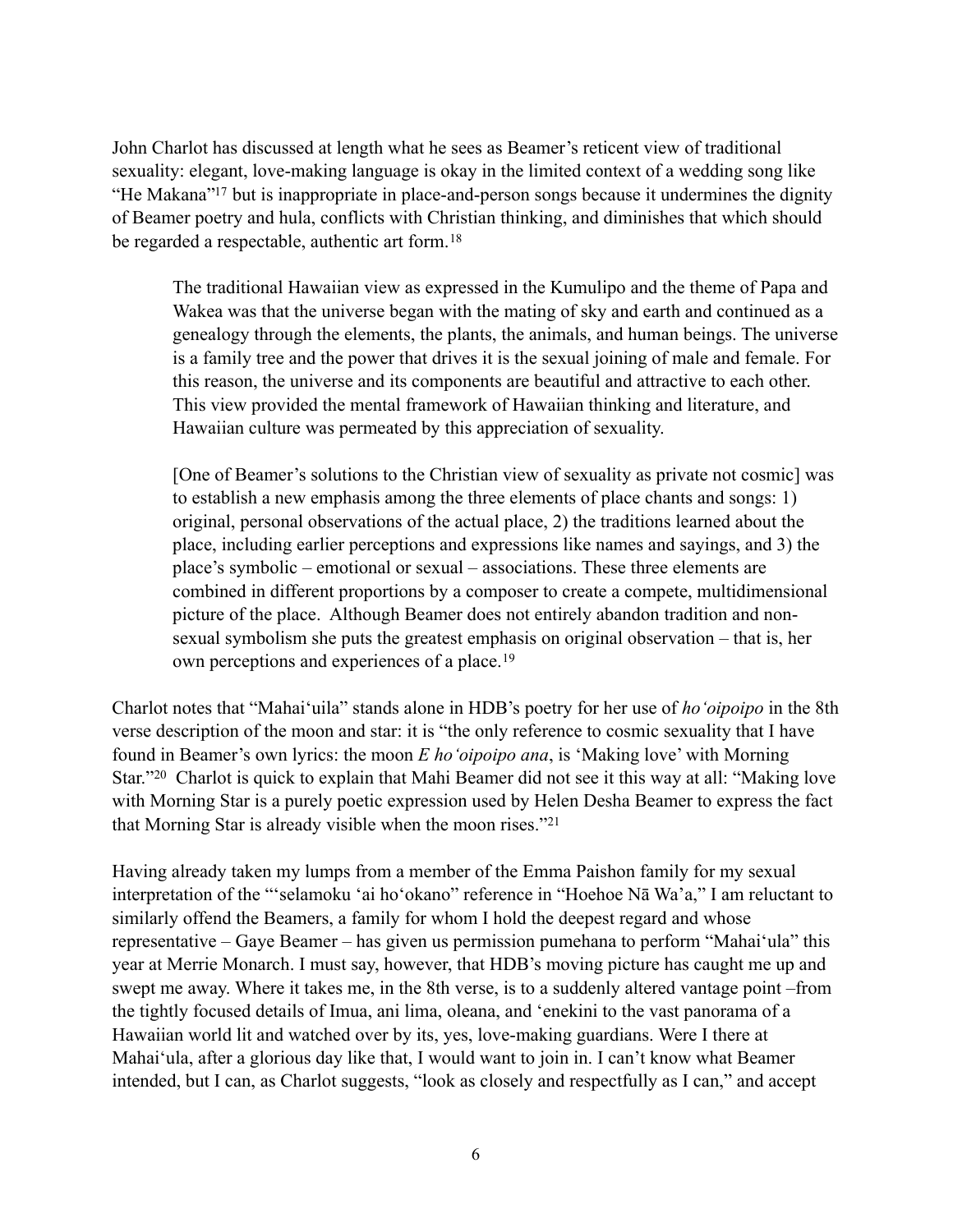<span id="page-6-0"></span>responsibility for an interpretation that is my own "and has no more authority than its arguments.["](#page-10-8)<sup>[22](#page-10-8)</sup>

Although it seems impossible to feel any better about Mahaiʻula than I do after verse 8, I find myself sighing again in the chorus that is, in effect, a slightly different-sounding verse 9. It's as if Beamer herself takes a musical breath and offers us her final "oh my goodness." She opens with the familiar repetition of "he nani a he nani maoli nō," a characteristic of several other Beamer songs including "Nā Kuahiwi ʻEkolu" with its twice-repeated "mahalo i ka nani," "Pihanakalani" with its twice-repeated "home nani hoʻokipa malihini," "Keawaiki" with its very similar "he nani a he ʻolu iʻo nō," and "Moanikeʻala" with its equally similar "he nani iʻo nō ia uka." When HDB is visually and emotionally overwhelmed, "nani…nani," "nani maoli," and "nani iʻo" are her goto expressions. The simplest word, in her uplifting musical settings, carries the most weight.

The second and third lines of the hui hold to a bird's-eye perspective that balances nicely with the wide-angle view of verse 8: where verse 8 looks up from below at the heavens that are illuminated by the love-making moon and star, the chorus looks down from above on a peaceful Mahaiʻula that is spread out below like a moena on the sand. We are droned: down-up in 8 followed by up-down in the hui. Beamer then delights us with final, breath-taking zoom-in –  $a$ one-line, detail-crammed, consonance-packed, tongue-challenging, perfectly-timed-to-the-music image of the surf drawing delicate, lacy pictures on that sand: "Me ke kai kahakai kiʻi lihilihi i ke one."

What Beamer ends with, what she herself draws in the sand, is "Mahaiʻula" and the names "Puanani me Kapala." At the risk of further lump-taking, I want to suggest that there might be a metaphor and koan here, a riddle of the enduring present, of the ephemeral and the eternal in which the one is, in fact, the gateway to the other. We draw the picture, we write the song, we call the names; the more intensely we do it, the more present we are, the greater our participation in that which endures. Ola ka home; ola nā inoa. I don't want to make too big a case for the zen of HDB, but this paradox is, in fact, at the heart of a very in-the-moment song that, as it approaches its 90th birthday, shows no signs of fading.

## **Mahaiʻula**

Haele a'e kāua la Let's go, we're I ke kono a ka makemake Invited and wish E kipa, e luana, e hoʻonanea To visit, enjoy, and relax Me Puanani a me Kapala With Puanani and Kapala A hiki i Kailua Arriving at Kailua Kau i ka moku "Imua" he inoa Board the boat, "Imua," by name ʻAu aku ʻo ia kai loa Sail the long sea of Kaulana Kona i ke kai malino Kona famous for its calm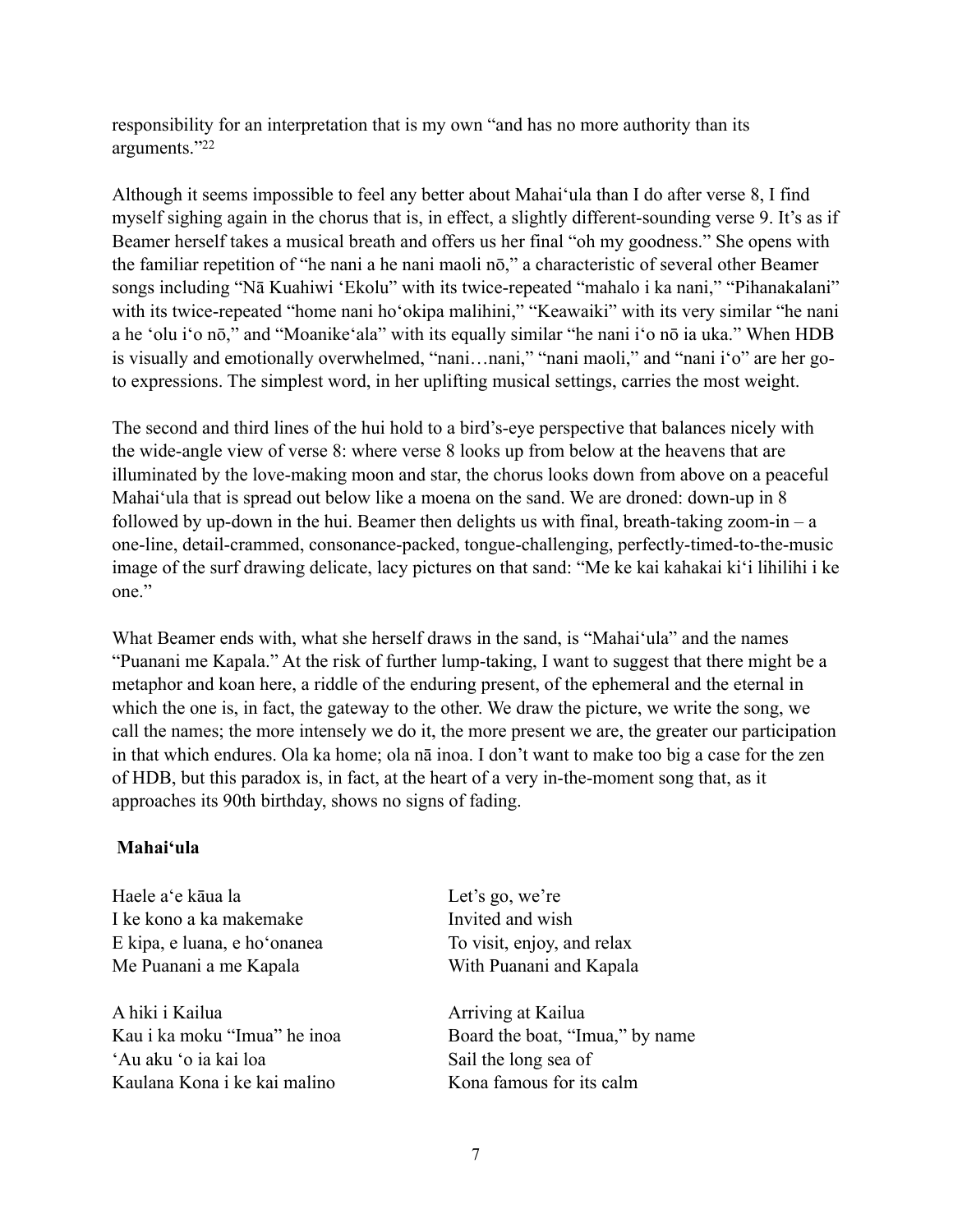He ani lima ka'u 'ike aku I see hands waying A pae aku i ka ʻāina Until (we) reach land

Hauʻoli nā makamaka Happy, dear friends Pumehana ka ʻapo ʻana mai Warmly embracing Honi aku, a honi mai Exchanging "honi"

Ua 'ai, ua inu a kena Ate and drank our fill ʻAʻohe mea i koe aku There was nothing left

E haʻi mai ana i ka nūhou Telling the news

Ho'ohihi au i ka lī'ulā I am entranced by the twilight Eia mahina kau ahiahi Here, evening moon rises, E hoʻoipoipo ana me hōkū loa Making love with Morning Star

He nani, a he nani maoli nō Beautiful, how truly beautiful Mahai'ula i ka la'i Mahai'ula in the calm Hāliʻi mai la i ka loa Spread out there lengthwise

Kū i ke awa 'o Mahai'ula Anchor in the channel of Mahai'ula Kau i ka wa'apā hoe lima Board the small boat and row

Ke aloha ia a ka Hawai'i The greeting of the Hawaiian

Kipa i ka 'olu o ka home Inviting is the cool comfort of the home Hoʻolaʻilaʻi me nā hoa Lighthearted contentment among friends Moani ke ʻala o nā pua Windborne fragrance of the flowers ʻOliana, aloalo, pua kalaunu Oliander, hibiscus, crown flower

Unu mai nā 'ono o ke kai Heaps of delicacies from the sea Hui me nā wai kau o Maleka Together with drinks (waters from America)

Aloha e ka leo o kahi ʻenekini Greeted by the "voice" of the generator I ka hone mai nā hola like 'ole Softly humming throughout the hours Ua ʻā ka uwila iā kahakai That electricity has come to the beach

I ka ʻā mai i ka welelau o ka honua That lights the very ends of the earth

## *Hui: Chorus:*

Me ke kai kahakai ki'i lihilihi i ke one With the sea drawing lacey pictures on the sand E ō, e Puanani me Kapala kou inoa O answer, Puanani and Kapala to your namesong

#### **A note on our performance:**

We have worked on this song in collaboration with Robert Cazimero who will also be singing it for us. Outside of Mahi's recording of "Mahaiʻula," Robert's is the definitive version and comes from his own pili relationship with Mahi and family. Robert's joyful choreography of "Mahaiʻula" is also, in our minds,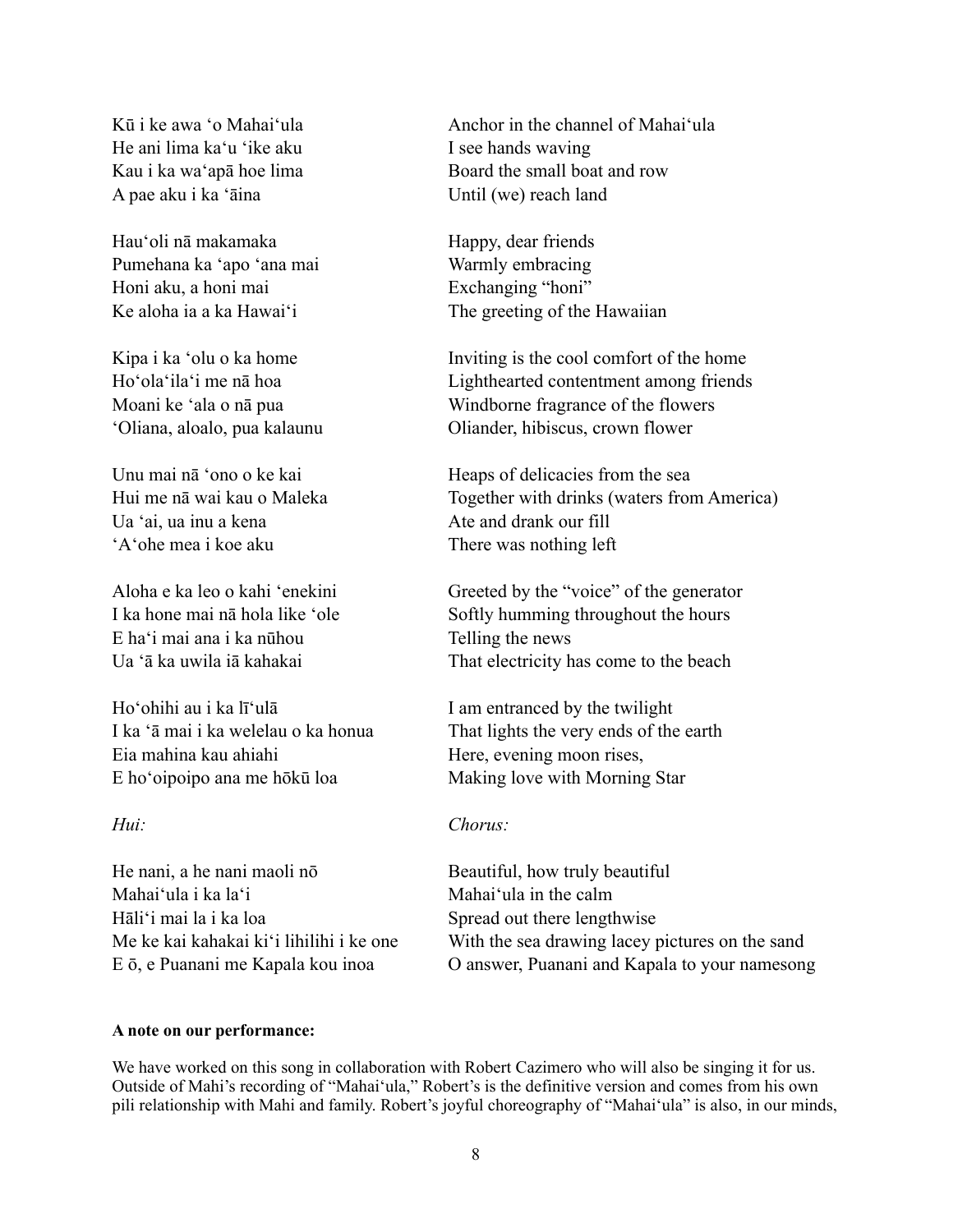the definitive (and timeless), men's rendition of the mele. Our own rendition pays homage, at points, to Nā Kamalei, but is otherwise our own best attempt to live up to the precedent.

### **Notes to the essay:**

<span id="page-8-0"></span><sup>[1](#page-0-0)</sup> "Some memories that can't be forgotten in the contemplation of kānaka living today and in those days since 1870, a gap of 53 or more years, is the presence of families on the lands of Kekaha from nā Honokōhau, Kaloko, Kohanaiki, nā ʻOʻoma, Kalaoa, Haleohiu, Makaʻula, Kau, Puʻukalaohiki, Awalua, nā Kaulana, Mahailua [Mahaiʻula], Makalawena, Awakeʻe, nā Kūkiʻo, Kaʻūpūlehu, Kīholo, Keawawaiki, Kapalaoa, Puʻuanahulu, and Puʻuwaʻawaʻa.

In those days, these lands were filled with kānaka, women, men, and children, and the houses were populated with large families in truly dense numbers. In those days [of my being a school teacher at Honokōhau], I went everywhere with the boys and girls, and I stayed with, and walked with, and ate with them, and slept at their beloved homes. [He then names the families that resided at each of places listed above]

… Nā ʻOʻoma, from nā Kalaoa all the way to nā Kaulana, and Mahaiʻula, in those day were ʻāina kānaka [populated lands], but today there are no people. In those days Mahaiʻula was a place where many fishermen lived: the Pookoai people, Paoao Sr. and family, Kaao folks, Kaia folks, Kaaikaula folks, the Pahias, and John Kaelemakule, Sr., who is now living in Kailua…."

Ka Ohu Haaheo Ina Kuahiwi, "Na Hoomanao O Ka Manawa," *Ka Hoku o Hawaii*, 12 June 1924. My translation.

<span id="page-8-1"></span> Joseph Keola Donaghy, *The Language is the Music: Perceptions of Authority and Authenticity in* [2](#page-0-1) *Hawaiian Language Compositions and Vocal Performance.* A thesis submitted for the degree of Doctor of Philosophy, University of Otago, Dunedin, New Zealand. 205-206.

<span id="page-8-2"></span><sup>3</sup>John Clark reports that Alfred Kapala Magoon, "a prominent part-Hawaiian businessman," bought the Mahaiʻula property in 1930s (*Beaches of Hawaiʻi Island*, 116). Patricia Tummons is more specific: Kapala's wife Puanani bought it in 1936 for \$1000 ("Mahaiʻula at Center of Dispute Over Will of George Magoon, Sr.," *Environment Hawaiʻi*, April 1995). I have not found a record of the building of the beach house and assume, in the absence of other information, that it was constructed by Kapala and Puanani in the years following their purchase of the property. It is possible that Magoon's house was built on the site of – or was even a restoration of – an older home named "Kalāhikiola" that had been built there by John Kaʻelemakule in about 1880 (Kaʻelemakule, "Ka Moolelo Oiaio o ko John Kaelemakule Ola Ana," *Ka Hoku o Hawaii*, August 6, 1929; Kaʻelemakule shares the first two verses of a song written for his hale by David Alawa of Holualoa who is best known as the author of "Hanohano Waiʻehu"). At any rate, Helen Desha Beamer died in 1952, leaving a 16-year window, at most, for her visit to Mahaiʻula. John Clark also notes that "the traditional month for everyone to gather at Mahaiʻula was August, to celebrate A.K. Magoon's birthday [Aug. 15, 1890]. He and his wife…were renowned for their hospitality, and the festivities at Mahaiʻula often lasted for days on end" (116). Mahi and Gaye Beamer both describe their grandmother's writing process as immediate: "she composed words and music simultaneously, working directly from her unconscious and inspired by the particular events of the day. To be ready to write at any moment, she carried her ʻukulele with her, sometimes completing in the car a song for their destination" (Charlot, 7). It would not be unreasonable to guess, then, that "Mahaiʻula" was written in mid-August in the late 1930s or early 1940s.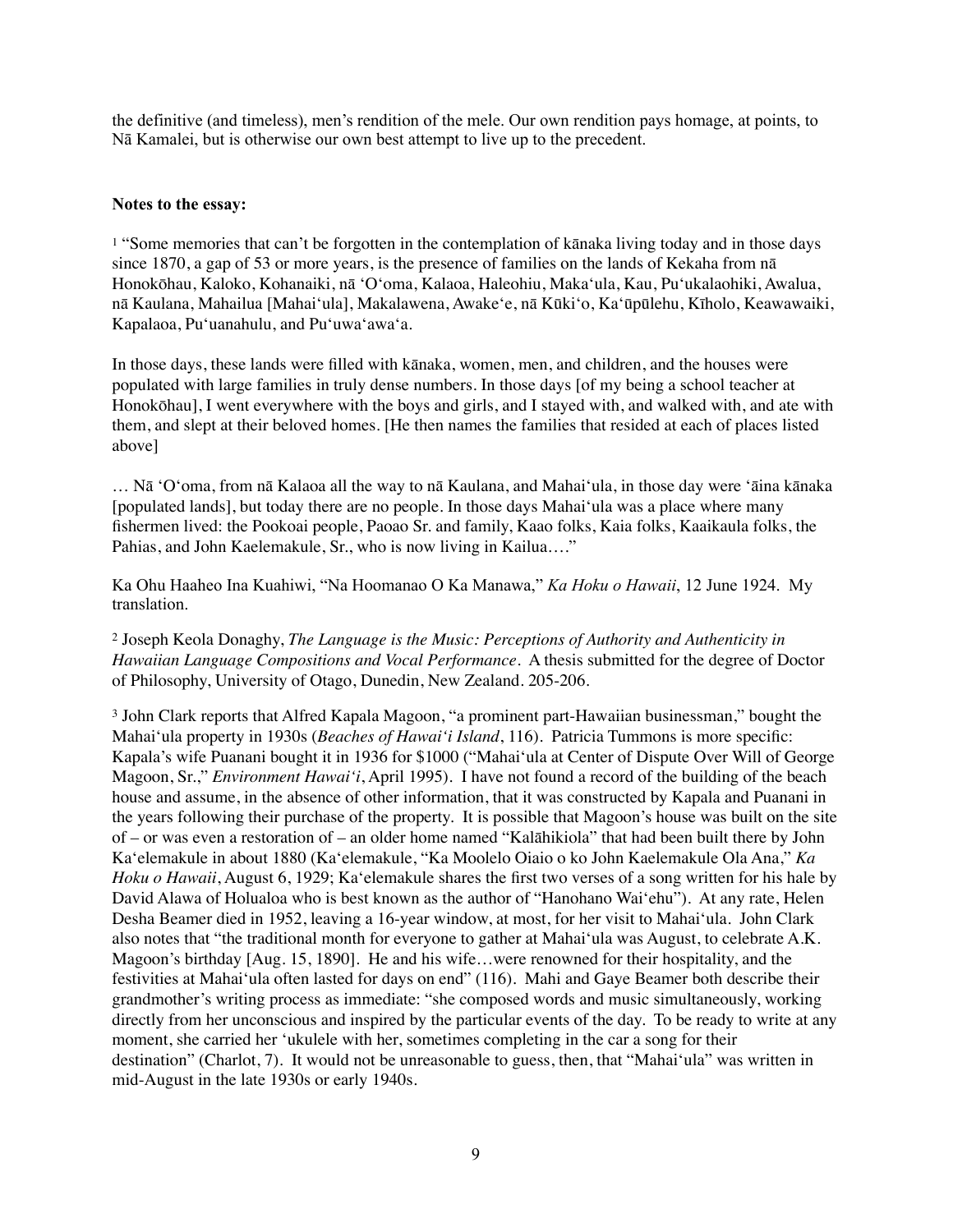<span id="page-9-0"></span><sup>[4](#page-1-0)</sup> Donaghy, 222.

<span id="page-9-1"></span><sup>[5](#page-1-1)</sup> Aaron Sala, in reference to "Pāni'au," says: "you put on these glasses and you see everything she saw." Donaghy, 206. I've modified his words and added a bit more.

<span id="page-9-2"></span>Donaghy, 238. "[Beamer's strong visual elements] provide a framework by which the listener can [6](#page-1-2) create an individual mental image of the song that assists in memory retention of the image and the text of the song. This image is constructed using each individual's experiences and knowledge and may include elements not intended by the composer. This construction of a mental image not only assists in memory retention, but creates a personal meaning for the individual…[that] should not be portrayed as the composer's own." Donaghy dances carefully here with the differences between intent and interpretation because of his respect for Mahi Beamer who told him in no uncertain terms that "we have no reason to analyse grandma's music" (238).

<span id="page-9-3"></span> John Charlot, "Helen Desha Beamer's Pāniʻau: Innovations in Song and Hula," *The Journal of* [7](#page-2-0) *Intercultural Studies*, Kansai Gaidai University, 2007-2008, 7-8.

<span id="page-9-4"></span><sup>[8](#page-3-0)</sup> Ibid. 11.

<span id="page-9-5"></span> $9$ Ibid., 7.

<span id="page-9-6"></span> $10$  Ibid.

<span id="page-9-7"></span> John Clark, *Beaches of Hawaiʻi Island*, 117. Clark's description of Mahaiʻula in his *Place Names of* [11](#page-3-3) *Hawai*<sup>'</sup>*i* offers a similar explanation but places the stone at "about a fathom from the shore" and describes the menstrual color as "yellowish" (137, 187).

<span id="page-9-8"></span> $12$  "The means by which the kama' $\bar{a}$ ina of these dry lands sustained themselves was fishing; when fish were gotten they were dried and traded for paʻi ʻai from Maui, Waipiʻo, Waimanu, and sometimes North Kohala.

This was very much a land of hunger for its residents, and it was only with great patience that they could survive. In good times, the waʻapā came to deliver food, and sometimes single-masted ships, and paʻi ʻai was gotten and exchanged for dried fish, namely dried aku, dried ʻōpelu, and poke ahi that had been nicely hung to dry, and the fish of the deep ocean that were gotten by the fishermen, namely the ʻulaʻula, ʻōpakapaka, the kāhala, and other fish of this kind.

When bad, stormy times came to these barren beach lands, and the waʻapā were not able to come ashore and the fishing people of Kekaha could not venture into the ocean, then it was truly a time of hunger for those living on these lands."

John Kaʻelemakule, "Ka Moolelo Oiaio o ko John Kaelemakule Ola Ana," *Ka Hoku o Hawaii*, June 5, 1928, my translation. Kaʻelemakule's obituary ("Hala Ia Kamaaina Kahiko o Na Kona," *Ke Alakai o Hawaii*, September 8, 1932) identifies him as a prominent merchant who owned his own store in Kailua, Kona, Hawaiʻi. He died in 1932 at age 79 – meaning that he was born in 1853. He was adopted at 6 months by Kaaikaula and his wife Poke of Mahaiʻula and was raised there in the fishing traditions of that "āina wai ʻole." His memoir, "Ka Moolelo Oiaio…" was published in *Ka Hoku* from May 29, 1928, to March 4, 1930. The 31-month series of approximately 80 installments makes for amazing reading. Kaʻelemakule's kanikau for his kahu hānai Kaaikaula was published in October 25, 1894, along with puakū written by Poke Kaaikaula and Bebe Kaelemakule ("He Make i Aloha Nui Ia," *Ko Hawaii Pae Aina*).

<span id="page-9-9"></span> $13$  Eat until full, drink until satisfied.